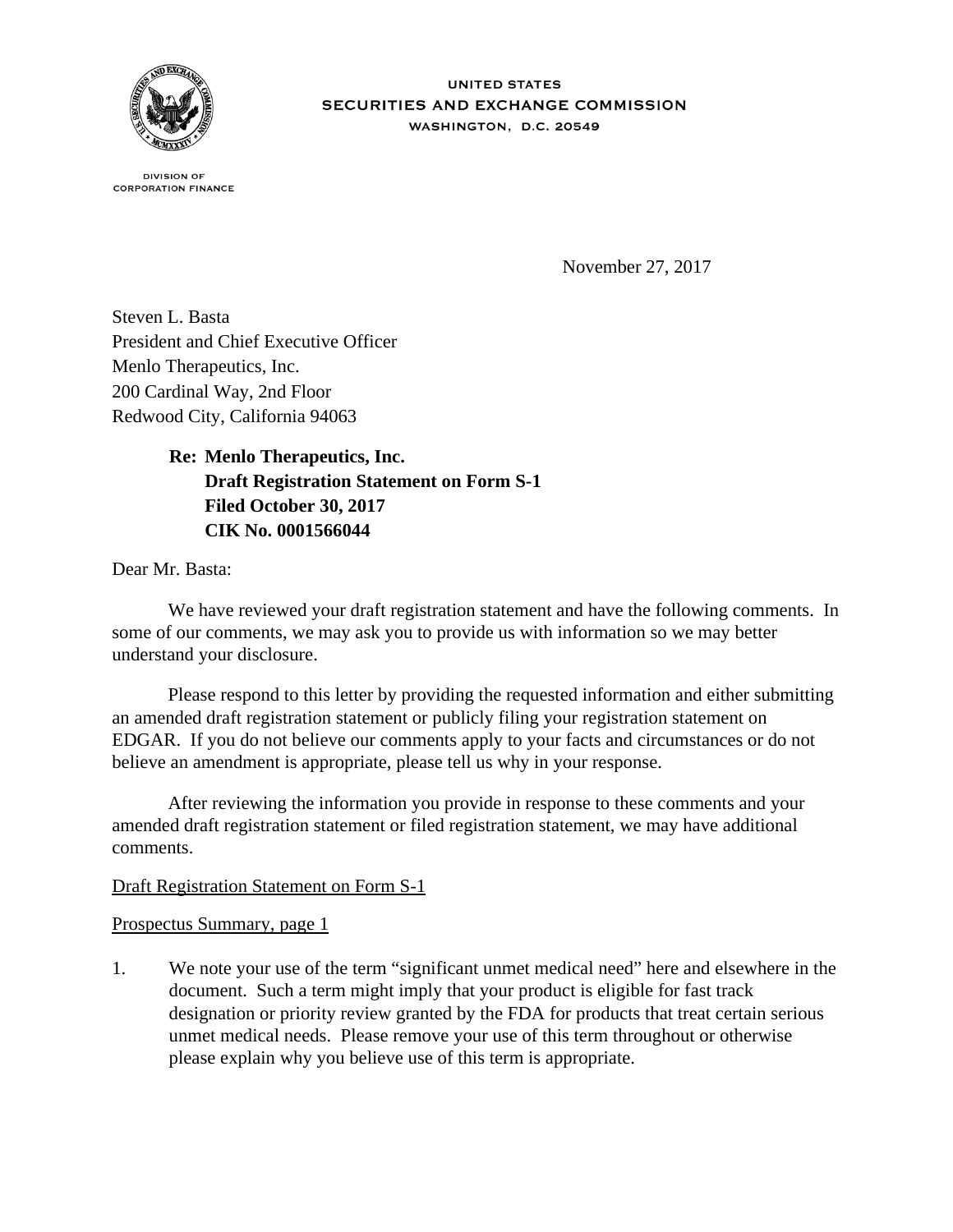$\frac{1}{2}$  Menlo Therapeutics, Inc. November  $27, 2017$ Page 2 Steven L. Basta

2. The table of your pipeline product candidates should reflect the actual, and not the anticipated, status of your pipeline candidates as of the latest practicable date. For example, the table currently suggests that serlopitant for the the treatment of pruritus in prurigo nodularis is currently in Phase 3 trials, but disclosure elsewhere states that Phase 3 trials have not been initiated. Please also clearly indicate that the number of patients for each trial is the planned trial size and not the actual number of patients currently enrolled in the trial. As one example, we note that you have not yet enrolled any patients for the Phase 2 trial for refractory chronic cough.

## Corporate Information, page 4

3. We note the statement that the information on your website should not be considered in deciding whether to purchase shares of common stock. Please remove this statement because investors may consider any information that is available in making an investment decision.

# Implications of Being an Emerging Growth Company, page 4

4. Please supplementally provide us with copies of all written communications, as defined in Rule 405 under the Securities Act, that you, or anyone authorized to do so on your behalf, present to potential investors in reliance on Section 5(d) of the Securities Act, whether or not they retain copies of the communications.

## Use of Proceeds, page 49

5. It appears from your disclosure that the proceeds from the offering will not be sufficient to fund development of your product candidates through regulatory approval and commercialization. Please revise to make this clear and disclose the sources of other funds needed to reach regulatory approval and commercialization. Refer to Instruction 3 to Item 504 of Regulation S-K.

Management Discussion and Analysis of Financial Condition and Results of Operations Components of Operating Results Operating Expenses Research and Development Expenses, page 59

- 6. For each annual and interim period presented, provide us schedules showing the dollar amount of your research and development expenses related:
	- to the development and commercialization of serlopitant and for each indication of the use of serlopitant.
	- to certain payroll and personnel expenses, stockbased compensation, consulting costs, contract manufacturing and fees paid to CROs, and costs incurred in connection with the Collaboration Agreement.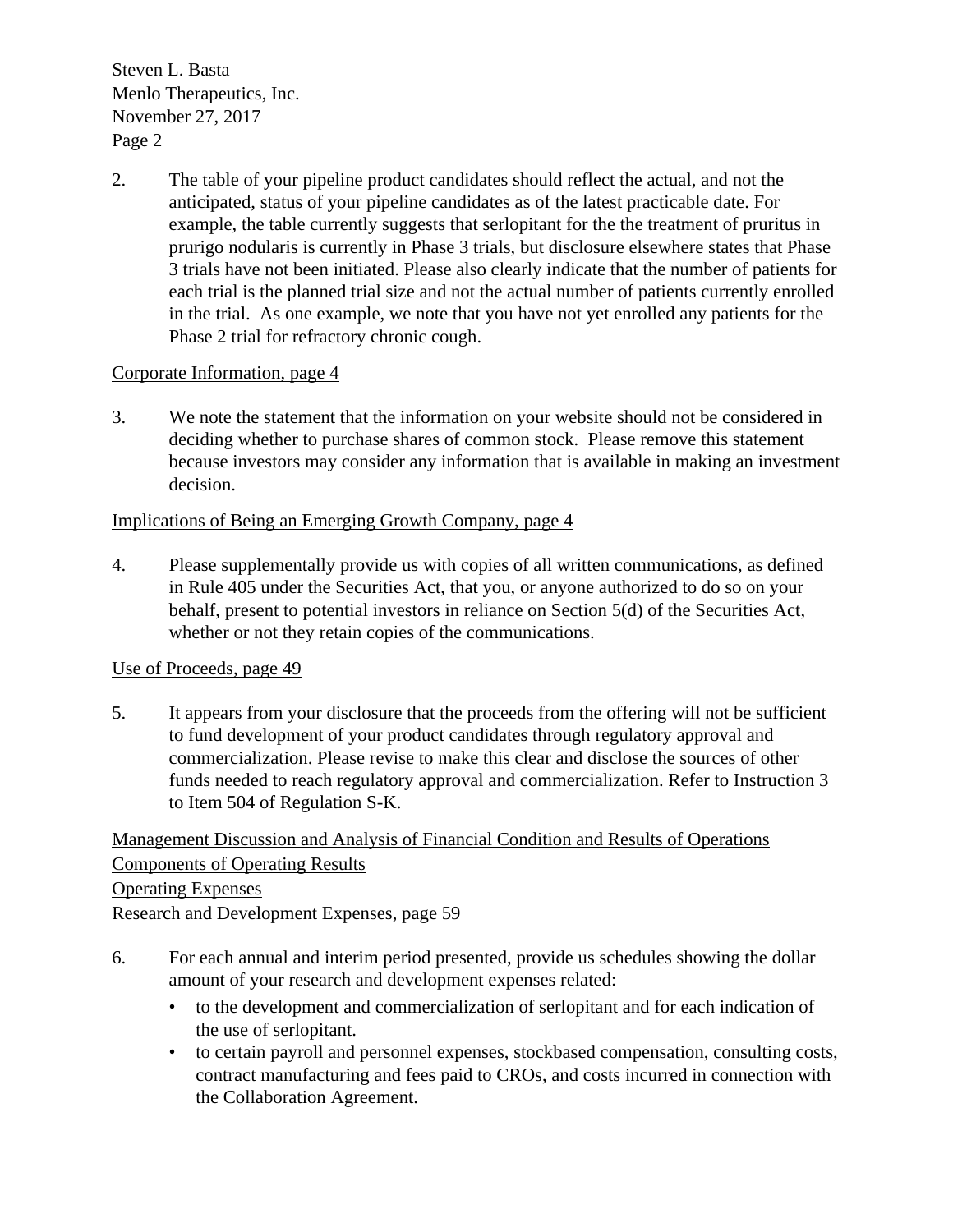$\frac{1}{2}$  Menlo Therapeutics, Inc. November  $27, 2017$ Page 3 Steven L. Basta

Critical Accounting Policies, Significant Judgments, and Use of Estimates Stock-Based Compensation Expense Common Stock Valuations, page 68

- 7. Please disclose the results from the common stock valuations performed on September and December 2016, and June 2017.
- 8. Once you have an estimated offering price or range, please explain to us how you determined the fair value of the common stock underlying your equity issuances and the reasons for any differences between the recent valuations of your common stock leading up to the IPO and the estimated offering price. This information will help facilitate our review of your accounting for equity issuances including stock compensation and beneficial conversion features.

### Business, page 73

9. Please provide the basis for your statement that chronic pruritus is a serious public health concern.

#### License Agreements, page 85

- 10. We note your disclosure that you are entitled to tiered royalties under the license agreement with JT Torii up to the mid-teens. Please also disclose the lower end of the range of royalties to which you are entitled under the agreement.
- 11. We note that the duration of the JT Torii agreement is linked to the expiration of the last to expire patent covering a licensed product under the agreement. Please revise your disclosure to indicate when such patents are expected to expire.

## Certain Relationships and Related Party Transactions, page 118

12. Please disclose the amounts paid to VPD under the development services agreement described on page 119.

Notes to Financial Statements 2. Significant Accounting Policies Revenue Recognition, page F-10

- 13. Please tell us the following as they relate to the collaboration agreement with Japan Tobacco Inc. and Torii Pharmaceuticals Co. Ltd:
	- Your analysis under ASC 605-25-25 as to whether the deliverables identified under the agreement are a single unit of accounting or separate units of accounting;
	- Your allocation under ASC 605-25-30 of the \$11 million non-refundable upfront fee to each deliverable;